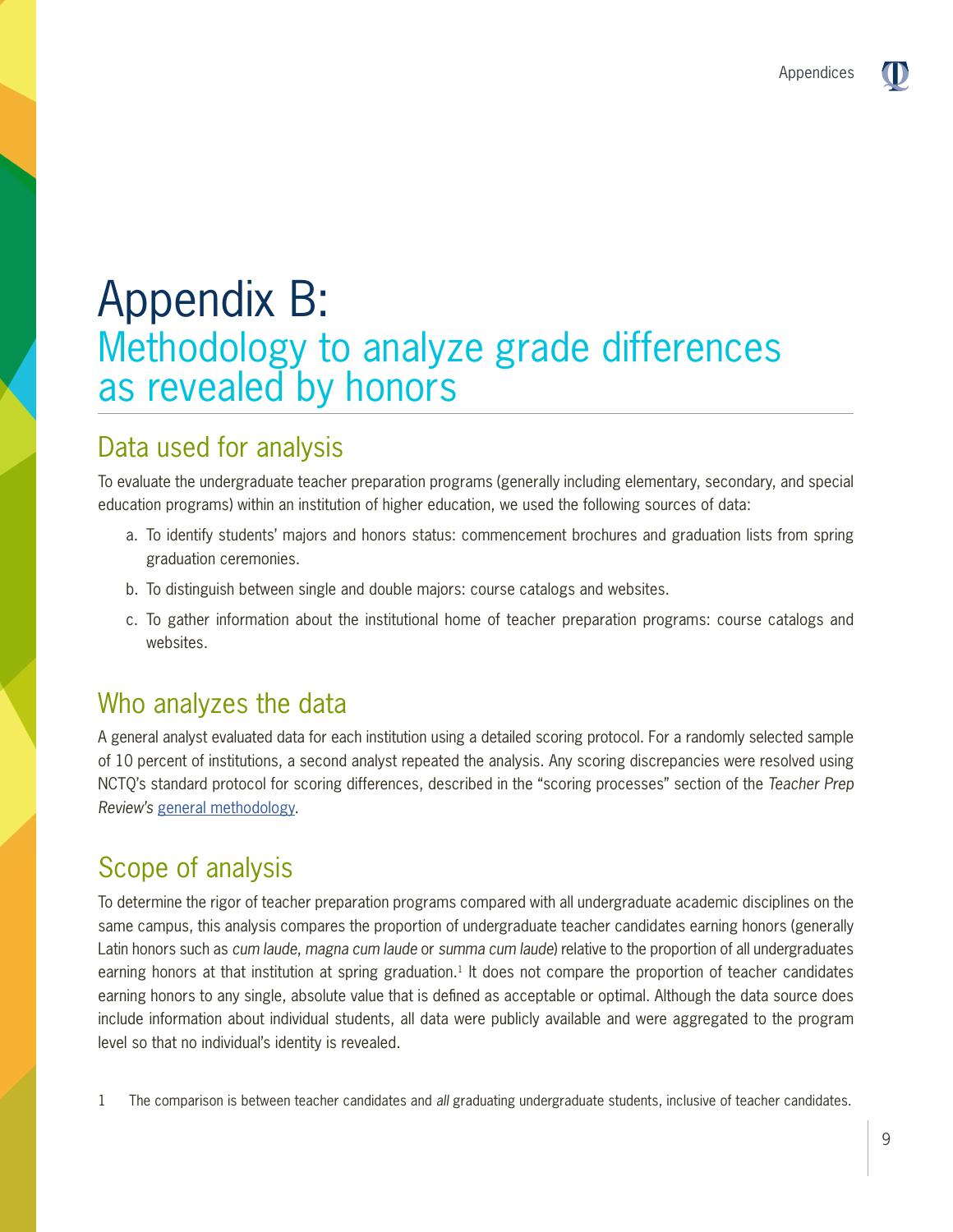When possible, all non-spring graduating students were removed from the analysis because their grades and levels of honors might systematically differ from students graduating in the spring in some unidentifiable way. Analysts also omitted any education majors whose certification would require post-baccalaureate coursework. Students with multiple majors were counted once per major because each major's coursework can have a significant impact on GPAs used to determine honors designations.

An institution's teacher preparation programs are identified as having disproportionately high honors if the proportion of teacher candidates earning honors is 10 or more percentage points greater than the proportion of all undergraduates earning honors. Any GPA differential greater than or equal to 10 percentage points is considered unacceptable and signals an absence of rigor in that teacher preparation program. (We note that this differential is identical to what is termed the "honors differential" in the main body of the report.)

## Data Source

10

Our primary data source comprises commencement brochures or graduation lists that meet the following criteria: 1) undergraduate students are identified as graduating from a teacher preparation program, department of education, or similar entity, and 2) honors designations based on grade point average (GPA) are identified for individual students.

If a key piece of information was missing and could not be obtained after the institution was contacted by NCTQ staff, the institution was removed from the sample.<sup>2</sup> Any institution with fewer than 20 graduating teacher candidates was automatically removed from the sample to ensure that its programs' performance could not be attributed to any individual candidates.3

We note that commencement brochures often have to be printed prior to the end of the semester so that they are ready for commencement ceremonies. They frequently contain a caveat that the information contained within their pages is not final and does not constitute proof of graduating. As a result of early printing, the indications of Latin honors are frequently based on students' GPAs prior to the final semester. We did not consider this factor to be a methodological problem because it is true for all graduating students in the analysis. Furthermore, the last semester for most teacher candidates is the student teaching experience, which is often graded as a Pass/Fail course with the Pass translated by institutions as an "A" grade. If anything, including the last semester in GPA calculations might have actually increased the GPA differential for teacher candidates.

## How documents are evaluated for the analysis of honors differences

### **Categorization of teacher candidates and all other graduates**

Teacher preparation programs can be housed in a wide range of organizational structures. For example, secondary education teacher candidates' majors may be housed within the education college or the liberal arts college. In roughly half of the institutions analyzed, commencement brochures clearly identify all teacher candidates (we refer to this as providing "precise data"). In others, a combination of less detailed information in the commencement brochure and differing structures of the teacher preparation program result in our analysis relying on "less precise data."<sup>4</sup>

- 2 We collected 316 commencement brochures that we could not evaluate due to missing information.
- 3 We collected 120 commencement brochures that we could not evaluate because fewer than 20 teacher candidates could be identified in each brochure.
- 4 This distinction does not mean that any of the data are *inaccurate*, just that the institutions with "less precise data" offer information at a broader level, and lack some of the distinctions about students' majors and certifications that the commencement brochures for institutions with "precise data" offer.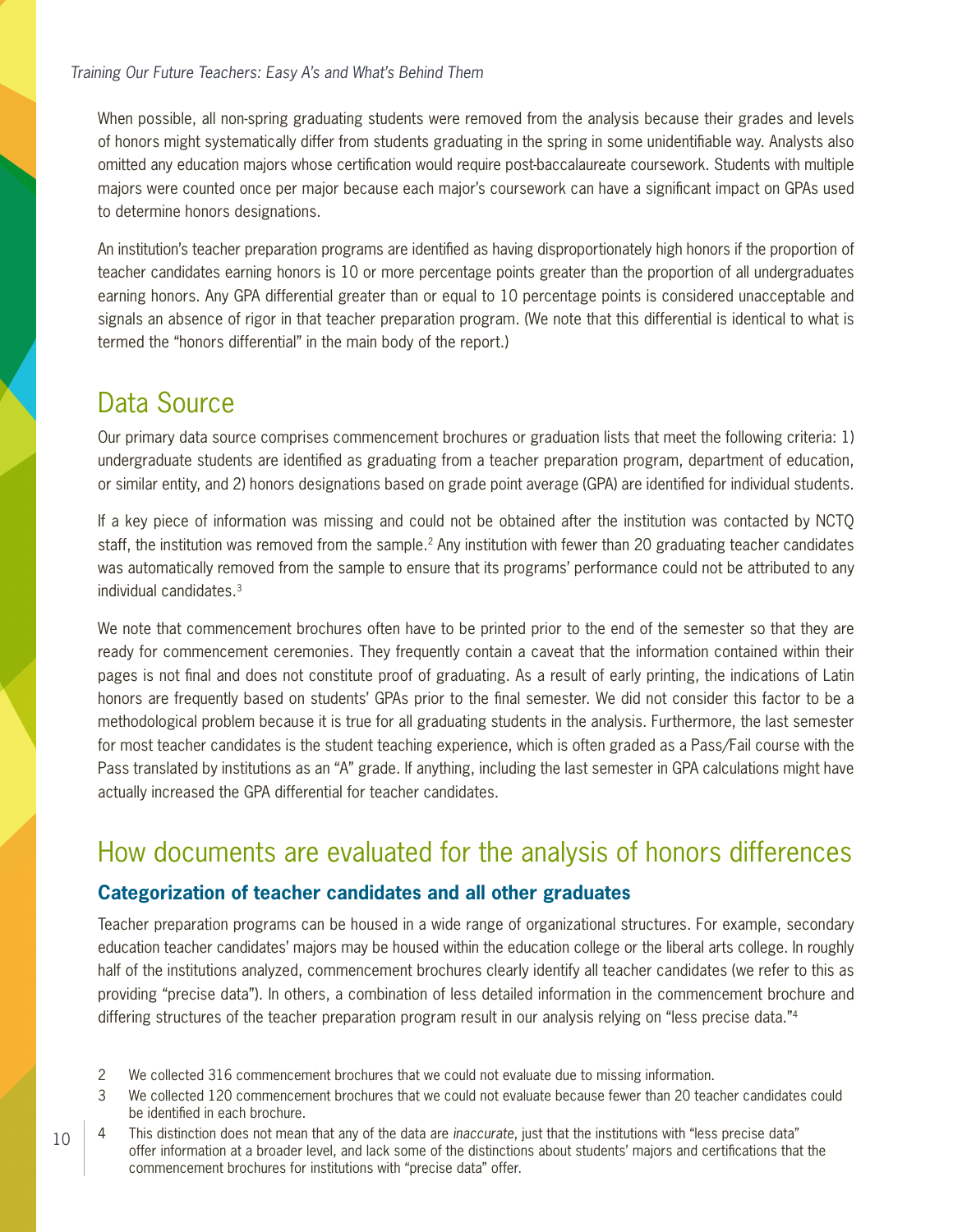To accommodate these variations, NCTQ developed two approaches to evaluate institutions. When institutions' commencement brochures offered less precise data, we based the evaluation on those students graduating from the education department (or similar entity). This approach was generally necessary when the commencement brochure did not identify individual student majors or when some types of teacher candidate (most commonly secondary education candidates) were not labeled as such.

If precise data were available, teacher candidates were coded as elementary education, special education, core secondary education (e.g., English education), or non-core education (e.g., art education, physical education) and (with the exclusion of non-core teacher candidates) broadly grouped as "teacher candidates." Majors that were housed in the College of Education but were not teacher preparation majors were coded as "education college non-teacher candidates" and were not included in the "teacher candidates" category. All students with majors unrelated to teacher preparation or the education school in general were coded as "other students."

When commencement brochures offered less precise data, candidates were coded according to more general categories. These categories were based on the most specific available "unit of analysis" in which candidates can be grouped, such as an education department, education college, or education-specific degree.

The seven scenarios appearing later in this appendix depict representative institutional types and the approach to analysis used for each.

#### **Comparison of effects of two different analysis approaches**

To compare the effects on analysis of these two different approaches, we looked at a subsample of 50 institutions for which precise data were available to determine how much their GPA differential would vary if we proceeded as if the data were not available. Thus, we recoded the data for each institution as if we could not identify individual teacher candidates, and instead categorized them based on their department or other available data. Using a chi-square test, we found the similarity in our final results was highly statistically significant (p<0.001): Institutions that had an unacceptable GPA differential when teacher candidates were identifiable almost all had an unacceptable GPA differential when analyzed using less precise data, and all institutions that had acceptable GPA differentials when coded based on precise data also had acceptable GPA differentials when categorized based on less precise data.

In summary, compared to their ratings with precise data, when rated with less precise data institutions only performed better, not worse. Based on these results, we conclude that the findings based on less precise data are actually quite conservative in their measure of GPA differentials.

### **Coding of graduating students receiving honors**

Graduating students were coded as having received honors at graduation based primarily on Latin honors, but any honors designations based on cumulative GPA or being within the top specified percent of the graduating class was accepted. Honors designations based on criteria other than GPA or derivatives of GPA (e.g., honors for taking honors courses, writing a thesis, or entering into an honors society) were not considered. No distinctions were made among different levels of honors.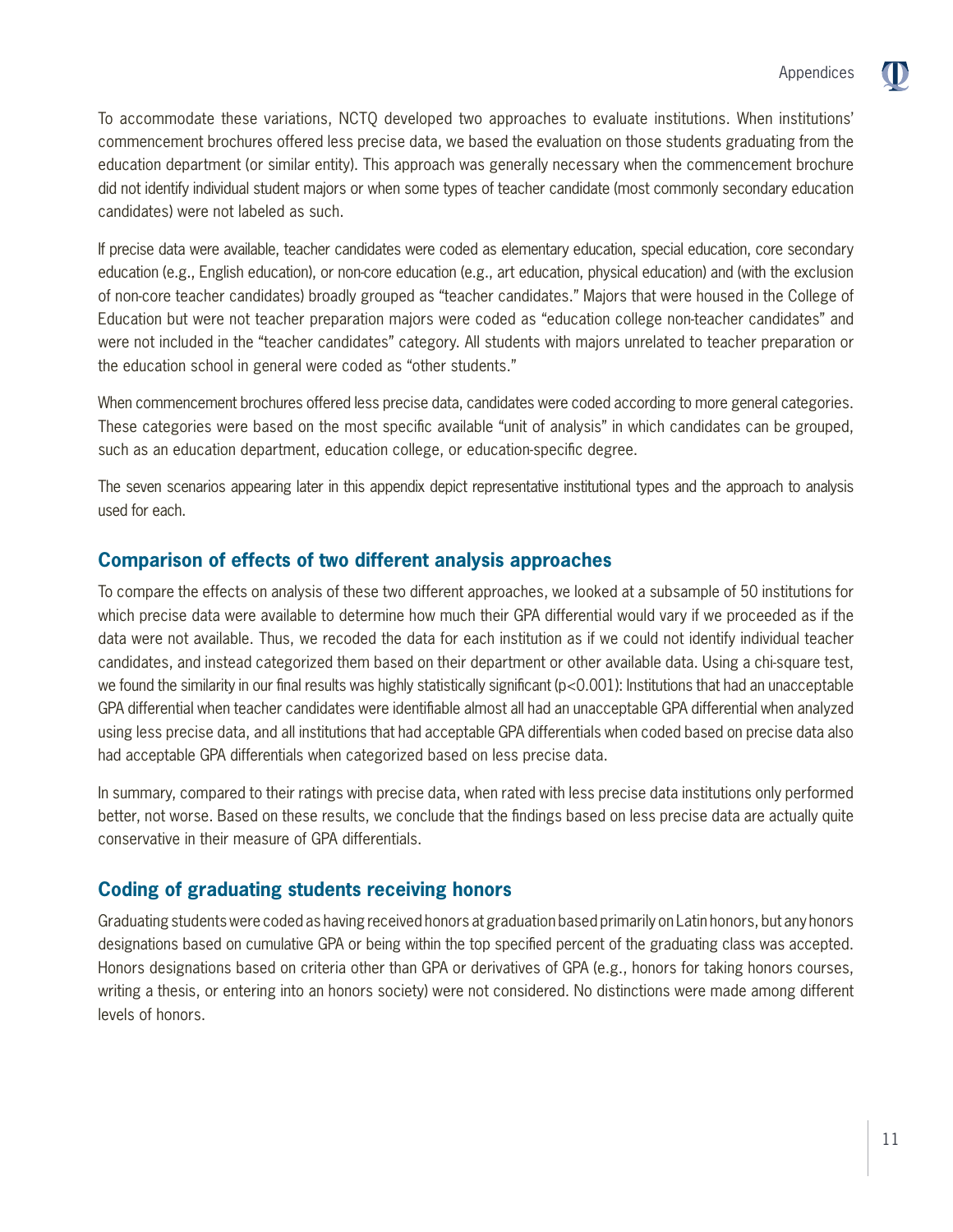### Representative institutional types and approach to analysis used for each

Scenarios 1-7 depict how we identify all candidates with elementary, secondary, or special education majors or certifications. The units of analysis in each figure one shown in yellow.

#### **Scenario 1: Precise data, all teaching majors are within the Department of Education**

All teaching majors are identified as such in the commencement brochure and are housed within a Department of Teacher Education in the College of Education.

*Explanation:* The unit of analysis for calculating the GPA differential is based on all candidates (and only those candidates) who major in elementary, secondary, or special education.



### **Scenario 2: Precise data, teaching majors are in multiple colleges within the institution**

Some core teaching majors are housed in the College of Education and other candidates are housed in the college that contains their content major. All teaching candidates are identified as such in the commencement brochure.

*Explanation:* The GPA differential calculation is based on all candidates with elementary and special education majors and candidates obtaining secondary certification.

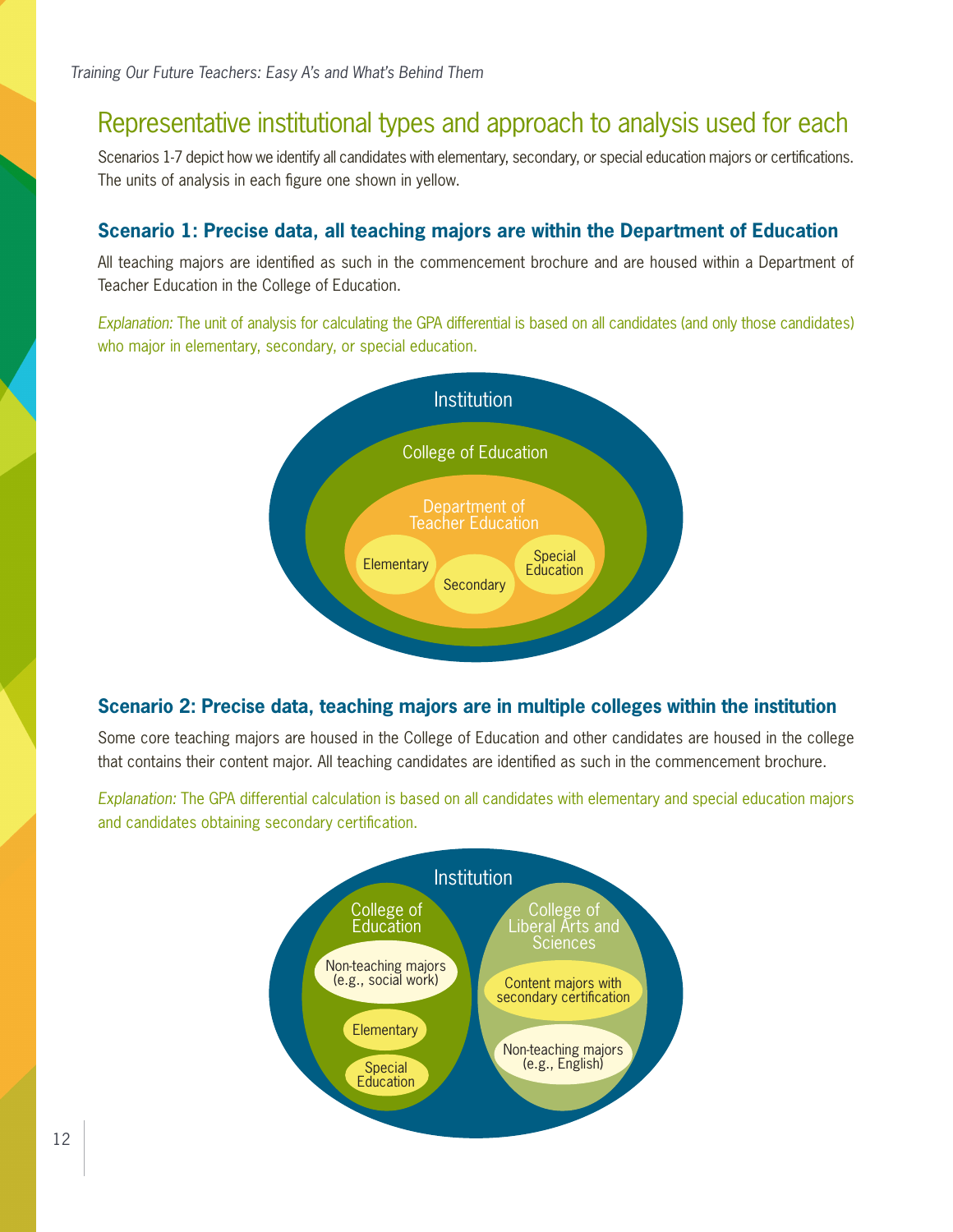O

### **Scenario 3: Less precise data, Department of Teacher Education within College of Education**

Some teacher candidates are housed in a department within the College of Education and others are housed in the College of Arts and Sciences. Students are grouped by department in the commencement brochure but majors are not identified.

*Explanation:* Because the institution houses education majors within the Department of Teacher Education and because we can be reasonably confident that the students in that department are teacher candidates, we use the Department of Teacher Education as the unit of analysis for the GPA differential calculation. Consequently, the calculation of the GPA differential does not include consideration of any graduating candidates with secondary education certification. If any non-teacher preparation majors (e.g., education policy) are also housed within the Department of Teacher Education, the students with those majors are included in the calculation of the GPA differential.



### **Scenario 4: Less precise data, College of Education**

Teacher preparation majors are housed in the College of Education. The commencement brochure groups students according to college and does not label majors.

*Explanation:* The clearest grouping of teacher candidates is in the College of Education and Human Development, and so this becomes the unit of analysis for the GPA differential. The calculation includes both teaching and non-teaching majors housed in that college, and excludes candidates obtaining teaching certifications whose majors are housed in other departments.

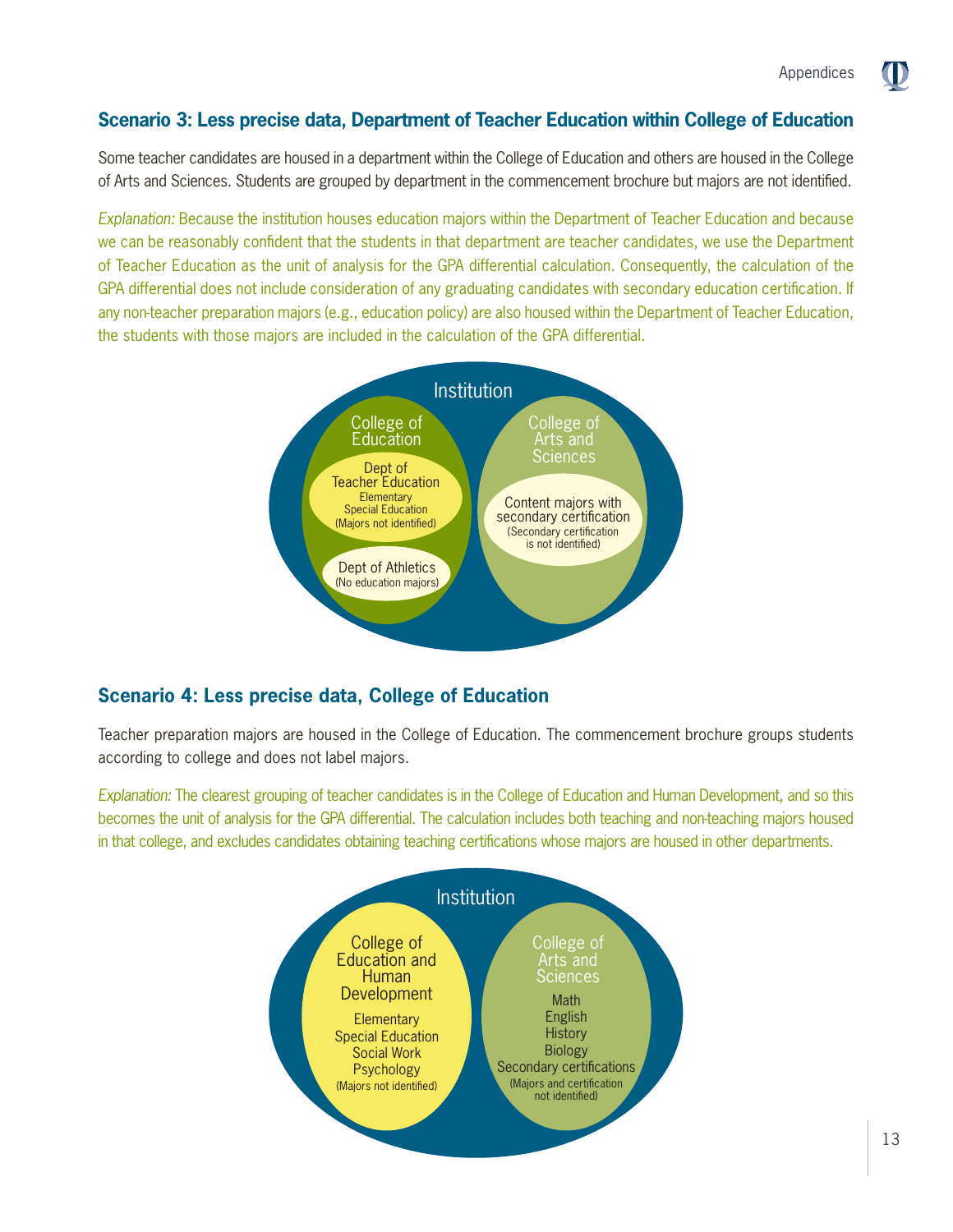#### **Scenario 5: Less precise data, multiple departments within the College of Education**

Teacher preparation majors are housed both within multiple departments in the College of Education and outside of the College of Education. Although students' departments are labeled in the commencement brochure, students' majors are not.

*Explanation:* The unit of analysis for the GPA differential includes students in those departments within the College of Education that house teacher preparation programs (the Department of Curriculum and Instruction and the Department of Counseling and Special Education), but excludes students graduating from departments that do not house any core teacher preparation programs (the Department of Health Sciences).



#### **Scenario 6: Less precise data, B.S. in Education**

Students are grouped by degree type in the commencement brochure. Teacher candidates have earned a Bachelor of Science in Education (B.S.Ed.) leading to certification in elementary education, middle grades education, and special education, and may be housed in several different departments. In this figure, teacher candidates earning a B.S.Ed. degree for elementary and special education are housed in the College of Education, while teacher candidates earning a B.S. Ed. for middle grades education are housed with their respective content departments in the College of Arts and Sciences. Teacher candidates seeking secondary certification earn a content area major with a Bachelor of Arts or Bachelor of Science degree and are not identified as education graduates in the commencement brochure.